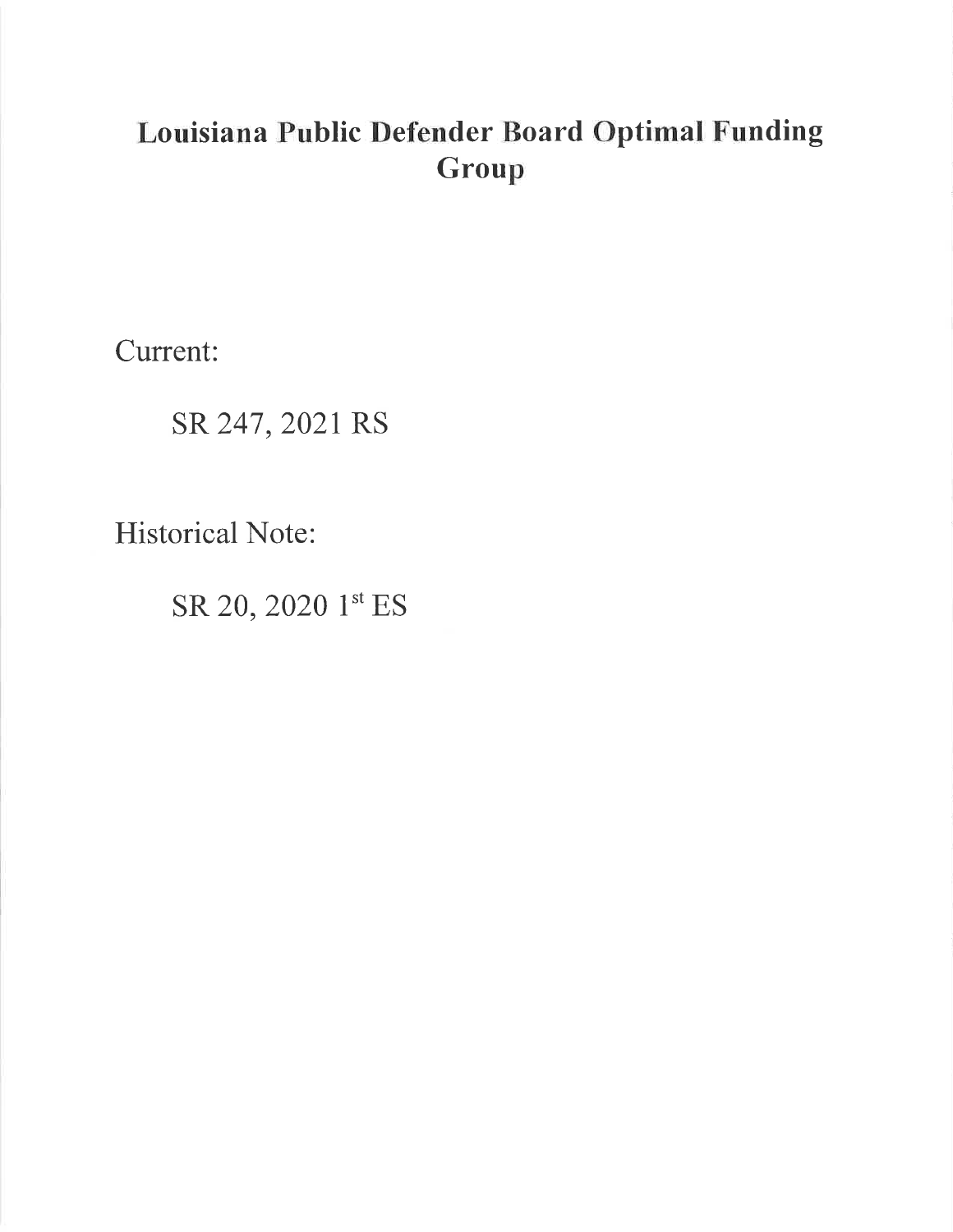#### **ENROLLED**

2021 Regular Session

# SENATE RESOLUTION NO. 247

BY SENATOR BARROW

#### A RESOLUTION

To re-create the Louisiana Public Defender Optimal Funding Group to continue to study and to make recommendations regarding the feasibility of establishing an optimal funding mechanism for the Louisiana Public Defender Board.

WHEREAS, the Louisiana Public Defender Board was created and established as a state agency within the office of the governor to provide for the supervision, administration, and delivery of a statewide public defender system, to deliver uniform public defender services in all courts in this state; and

WHEREAS, Article I, Section 13 of the Constitution of Louisiana of 1974, in accordance with the state's obligation under the Sixth and Fourteenth Amendments of the United States Constitution, provides that at "each stage of the proceedings, every person is entitled to assistance of counsel of his choice, or appointed by the court if he is indigent and charged with an offense punishable by imprisonment", and Section 13 further mandates that the legislature provide for "a uniform system for securing and compensating qualified counsel for indigents"; and

WHEREAS, under both the United States and Louisiana constitutions, it is the obligation of the legislature to provide for the general framework and resources necessary to deliver public defender services in this state; and

WHEREAS, in 2007, the legislature enacted the Louisiana Public Defender Act to provide all of the following:

(1) Ensuring that adequate public funding of the right to counsel is provided and managed in a cost-effective and fiscally responsible manner.

(2) Ensuring that the public defender system is free from undue political and judicial interference and free of conflicts of interests.

(3) Establishing a flexible delivery system that is responsive to and respectful of jurisdictional variances and local community needs and interests.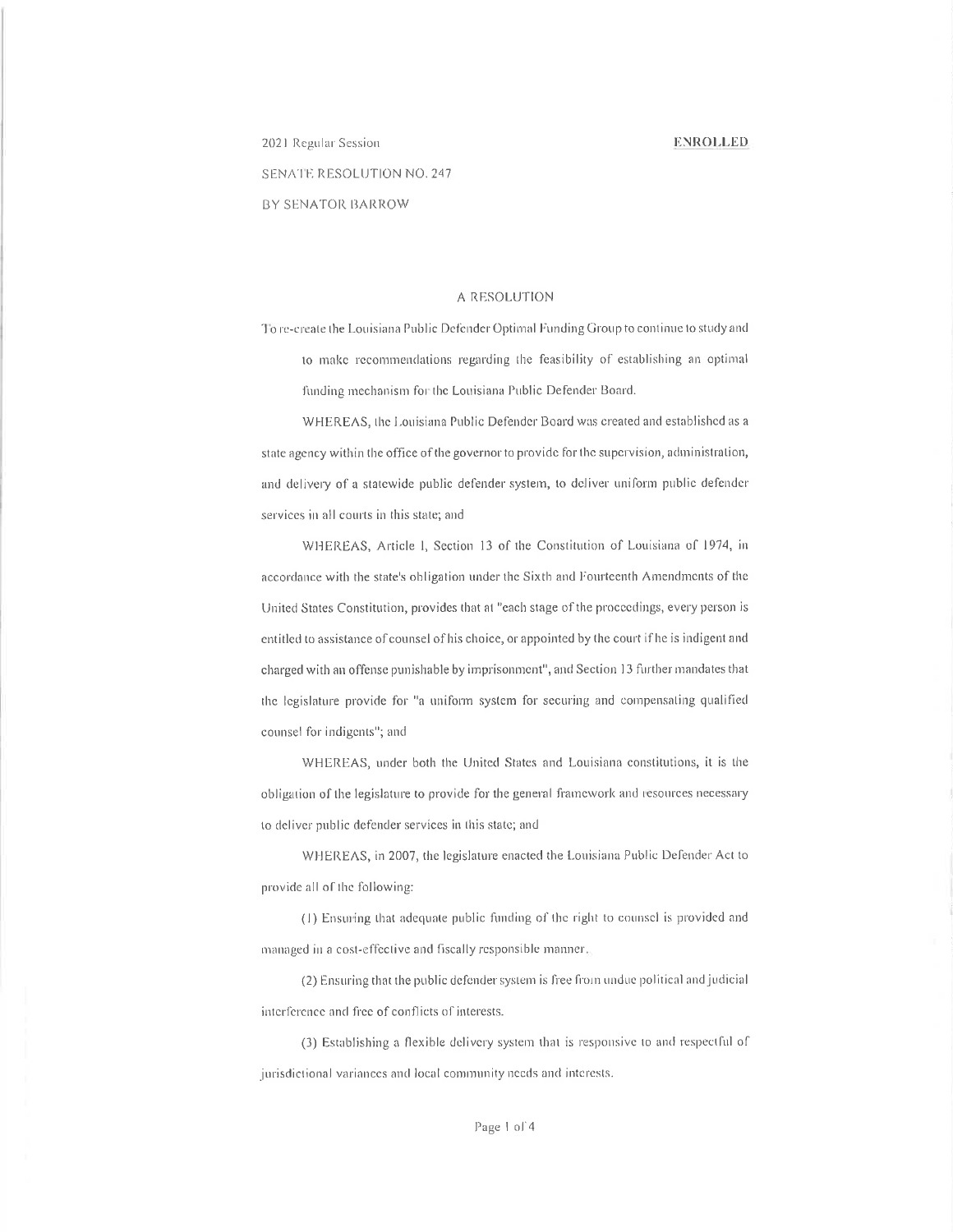#### ENROLLED

(4) Providing that the right to counsel is delivered by qualified and competent counsel in a manner that is fair and consistent throughout the state.

(5) Providing for statewide oversight with the objective that all indigent criminal defendants who are eligible to have appointed counsel at public expense receive effective assistance of counsel at each critical stage of the proceeding.

(6) Providing for the ability to collect and verify objective statistical data on public defense workload and other critical data needed to assist state policymakers in making informed decisions on the appropriate funding levels to ensure an adequate service delivery system.

(7) Providing for the development of uniform binding standards and guidelines for the delivery of public defender services and for an effective management system to monitor and enforce compliance with such standards and guidelines; and

WHEREAS, the right to a public defender has been guaranteed to poor defendants in criminal court since the landmark 1963 Supreme Court decision Gideon v. Wainwright, but advocates say that right has been eroded by a lack of funding, which has led to a scarcity of resources, staggering caseloads, and in some cases, the agencies have rejected clients because they could not afford to defend them; and

WHEREAS, Louisiana funds representation for noncapital defendants through legislative appropriations at the state level, supplemented by traffic tickets and other local fines assessed by each defender district; and

WHEREAS, about eighty-five percent of criminal defendants in 2016 qualified for a court-appointed lawyer and thirty-three of the state's forty-two public defender offices started turning away cases they no longer had the resources to handle, arguing that whatever legal assistance they could provide would be so ineffective as to violate the defendant's constitutional rights anyway; and

WHEREAS, in 2016, the Louisiana State Public Defender was a defendant in the federal case Yarls v. Bunton, which challenged the constitutionality of the Louisiana public defenders' practice of placing indigent, noncapital defendants on wait lists for appointed counsel due to chronic budgetary shortfalls, thus violating poor defendants' Sixth and Fourteenth Amendments rights to a speedy trial and to assistance of counsel; and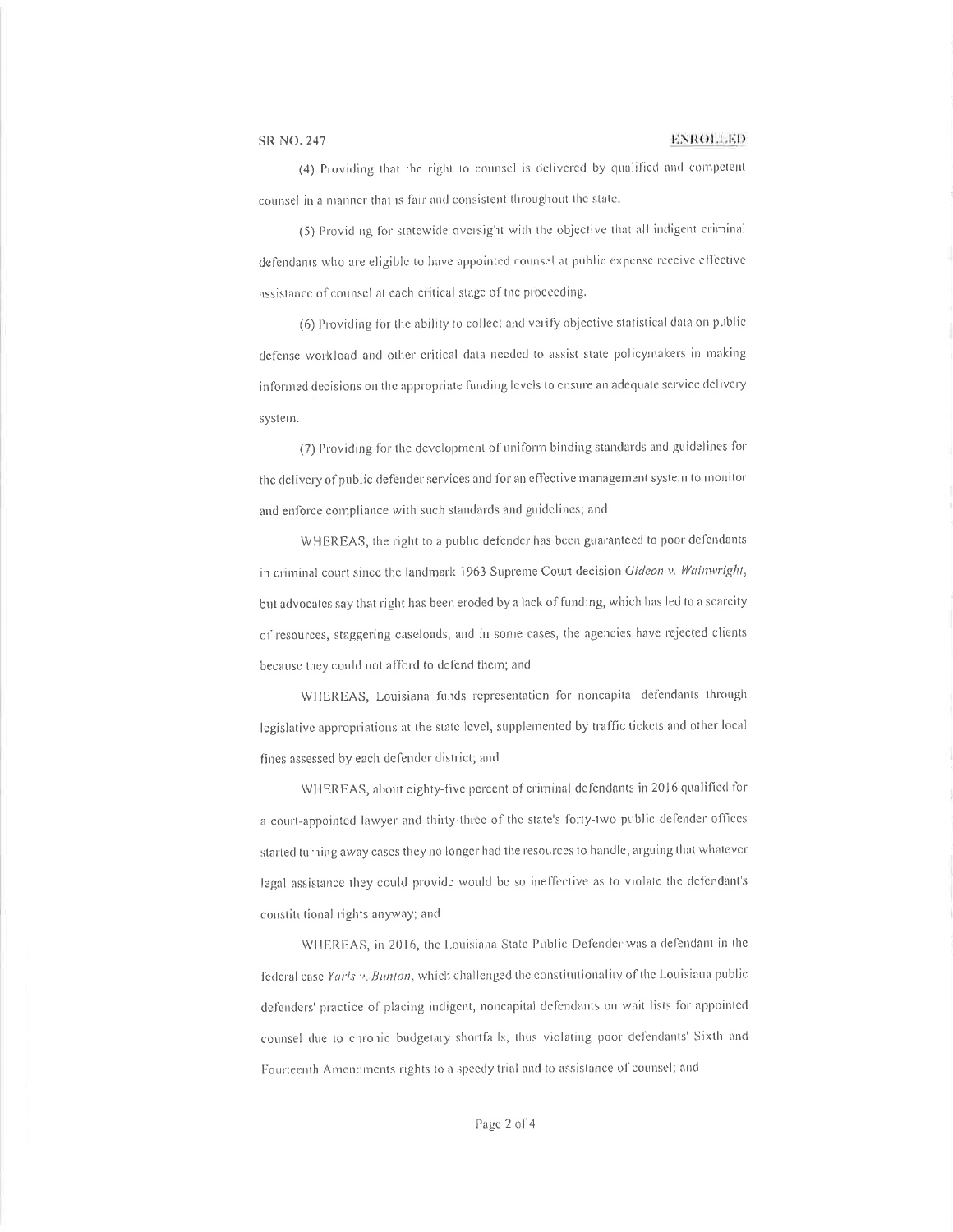#### **ENROLLED**

WHEREAS, full realization of the Louisiana Public Defender's Act of 2007 requires thoughtful consideration by a group to study and make recommendations regarding the feasibility of establishing an optimal funding mechanism for the Louisiana Public Defender Board; and

WHEREAS, the Senate originally established a group to conduct this study with Senate Resolution No. 20 of the 2020 First Extraordinary Session which directed a report to the Scnate by April 1, 2021, however the group was unable to complete its study.

THEREFORE, BE IT RESOLVED that the Senate of the Legislature of Louisiana does hereby recreate the Louisiana Public Defender Board Optimal Funding Group to continue the study of the feasibility of establishing an optimal funding mechanism to address funding issues of the Louisiana Public Defender Board and to report all such matters to the Senate.

BE IT FURTHER RESOLVED that the Louisiana Public Defender Board Optimal Funding Group shall be constituted as follows:

(1) Six members appointed by the governor, including one from his staff and one from each appellate court district.

(2) Four members appointed by the chief justice of the supreme court, including one juvenile justice advocate, one retired judge with criminal law experience, and two at-large members.

(3) One member appointed by the president of the Senate.

(4) The president of the Louisiana State Bar Association, or his designee.

(5) The chairman of the Louisiana State Law Institute's Children's Code Committee,

#### or his designee.

(6) The chairman of the Senate Committee on Finance, or his designee.

(7) The chairman of the Senate Committee on Judiciary B, or his designee.

(8) The chairman of the Senate Committee on Judiciary C, or his designee.

(9) The state public defender.

BE IT FURTHER RESOLVED that the appointee of the president of the Louisiana Senate shall continue to serve as chair of the group and the Louisiana Senate shall provide staff support.

#### Page 3 of 4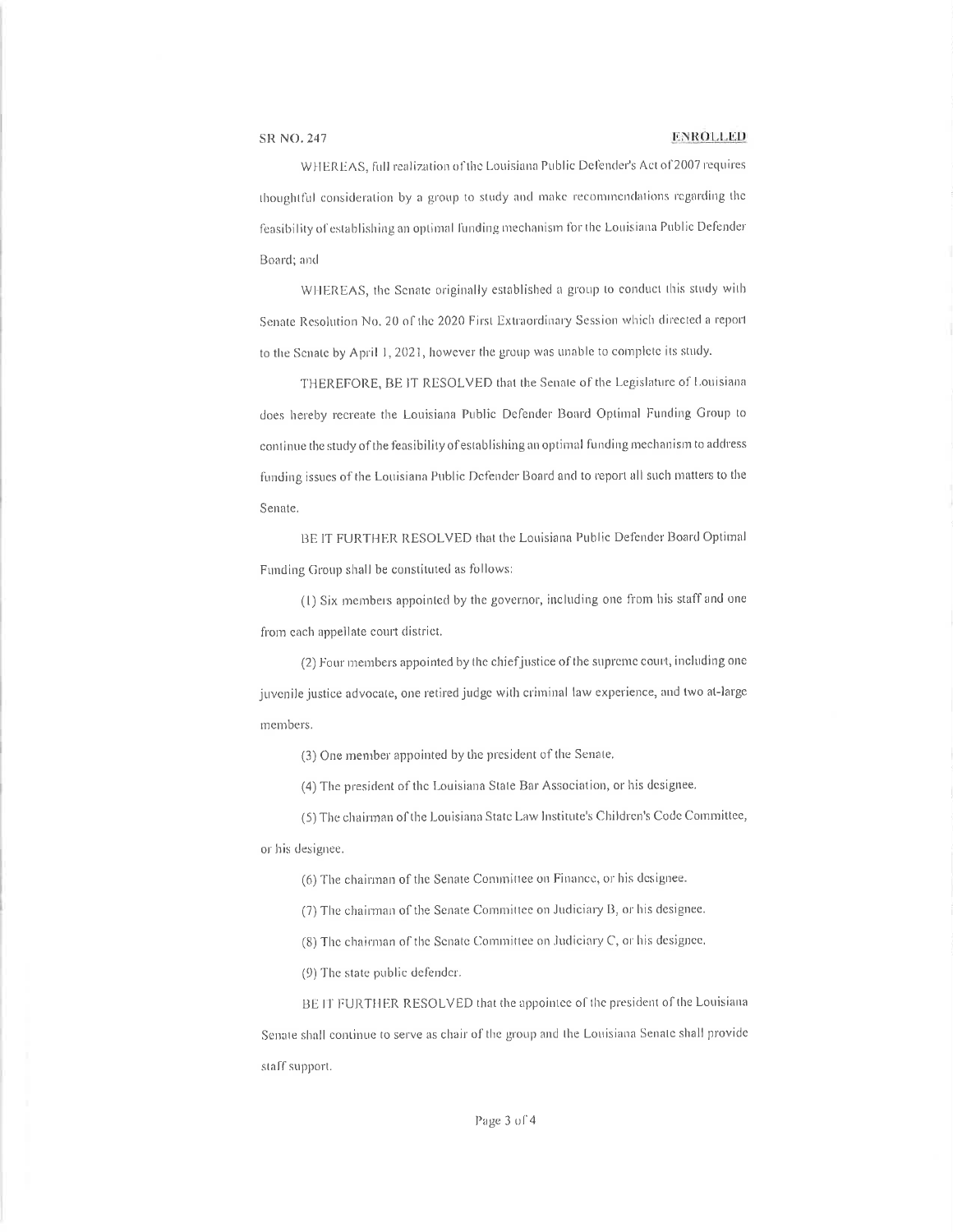#### ENROLLED

BE IT FURTHER RESOLVED that the group may elect other officers as it shall deem necessary.

BE IT FURTHER RESOLVED that members of this study group shall serve without compensation, except per diem or expense reimbursement to which they may be individually entitled.

BE IT FURTHER RESOLVED that a total membership shall constitute a quorum of the study group and any official action by the study group shall require an affirmative vote of a majority of the quorum present and voting.

BEIT FURTHER RESOLVED that the study group shall meet as necessary and shall report its findings to the Senate not later than March 1, 2022.

BE IT FURTHER RESOLVED that a copy of this Resolution be transmitted to the governor, the chief justice of the Louisiana Supreme Court, the president of the Louisiana State Bar Association, and the chairman of the Louisiana State Law Institute's Children's Code Committee.

PRESIDENT OF THE SENATE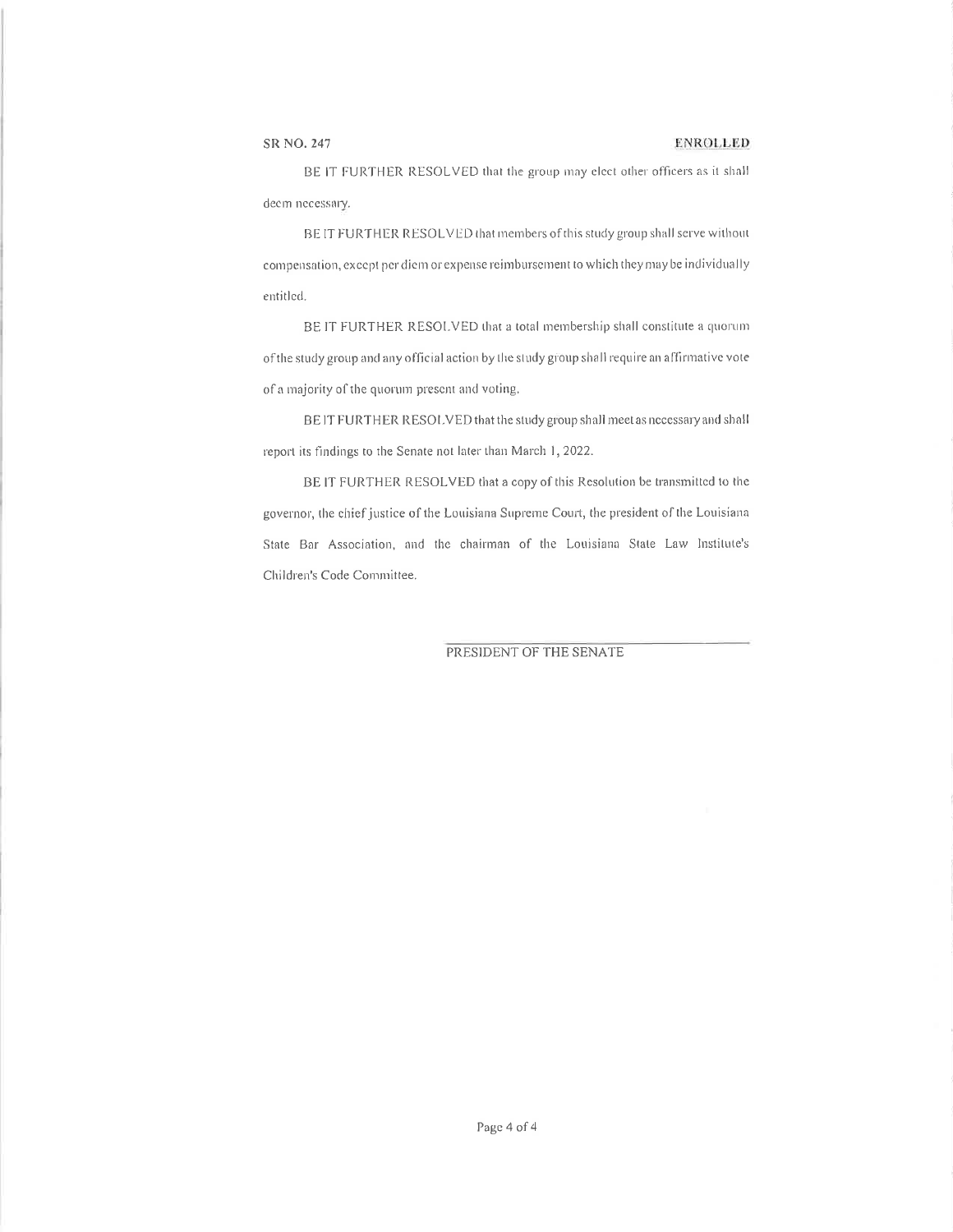# Louisiana Pubic Defender Board Optimal Funding Group

**Historical Note:** 

SR 20, 2020 1st ES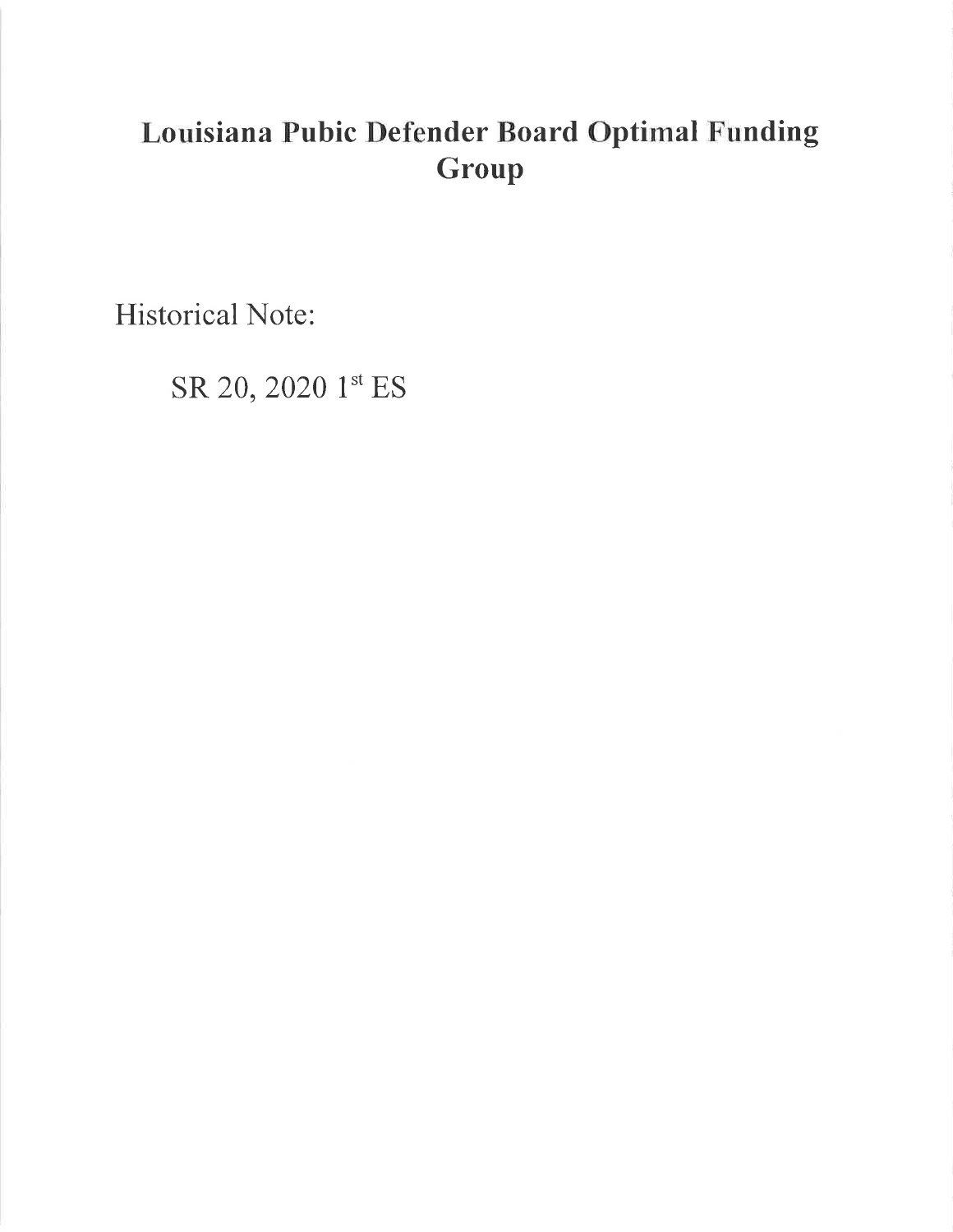#### **ENROLLED**

2020 First Extraordinary Session SENATE RESOLUTION NO. 20 BY SENATOR BARROW

#### A RESOLUTION

To establish a group to study and make recommendations regarding the feasibility of establishing an optimal funding mechanism for the Louisiana Public Defender Board.

WHEREAS, the Louisiana Public Defender Board was created and established as a state agency within the office of the governor to provide for the supervision, administration, and delivery of a statewide public defender system, which shall deliver uniform public defender services in all courts in this state; and

WHEREAS, Article I, Section 13 of the Constitution of Louisiana of 1974, in accordance with the state's obligation under the Sixth and Fourteenth Amendments of the United States Constitution, provides that at "each stage of the proceedings, every person is entitled to assistance of counsel of his choice, or appointed by the court if he is indigent and charged with an offense punishable by imprisonment", and Section 13 further mandates that the legislature shall provide for "a uniform system for securing and compensating qualified counsel for indigents"; and

WHEREAS, in recognition of its mandates under both the United States and Louisiana constitutions, it is the obligation of the legislature to provide for the general framework and resources necessary to provide for the delivery of public defender services in this state; and

WHEREAS, in 2007, the legislature enacted the Louisiana Public Defender Act to provide for all of the following:

(1) Ensuring that adequate public funding of the right to counsel is provided and managed in a cost-effective and fiscally responsible manner,

(2) Ensuring that the public defender system is free from undue political and judicial interference and free of conflicts of interests,

(3) Establishing a flexible delivery system that is responsive to and respectful of jurisdictional variances and local community needs and interests,

Page 1 of 4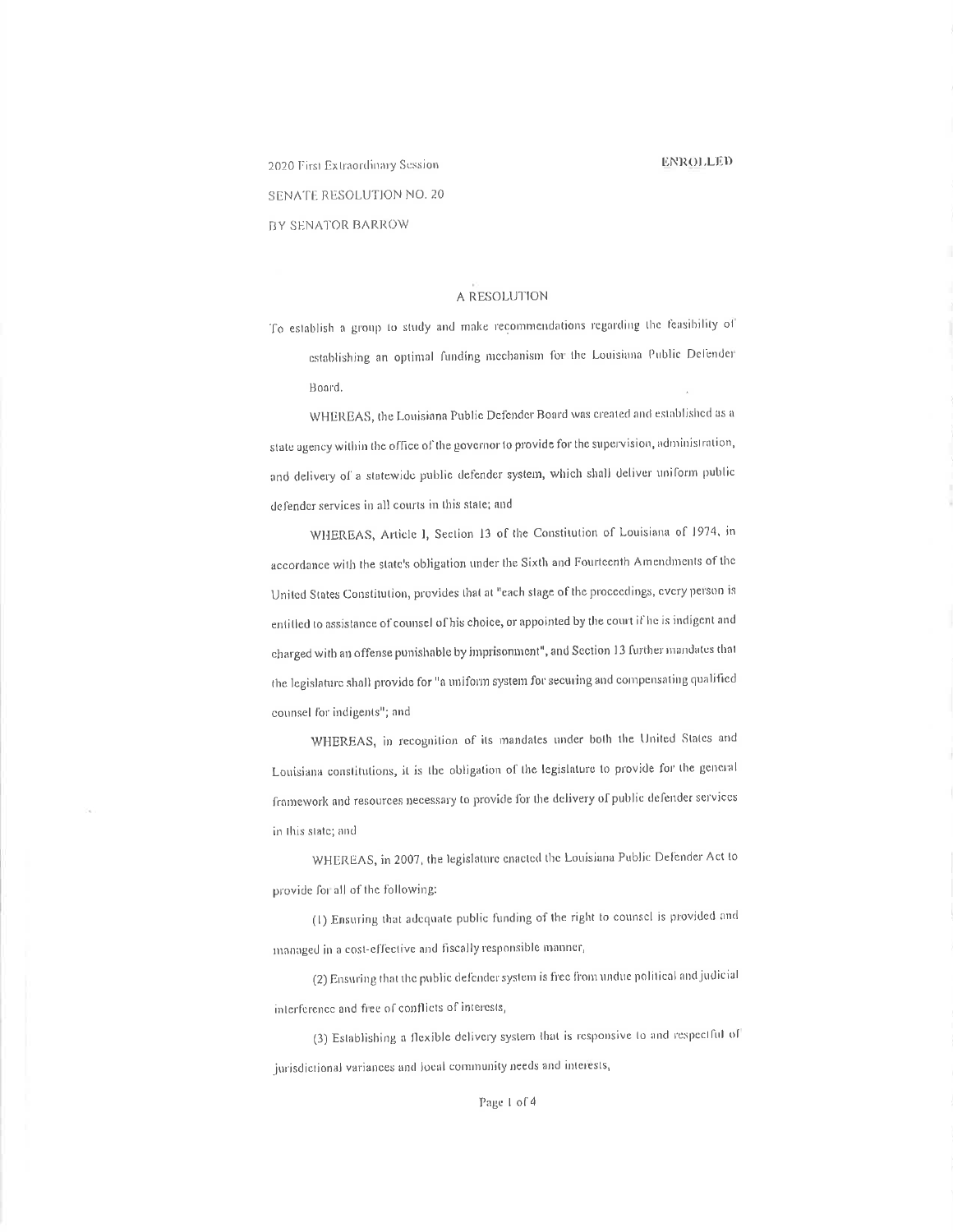# ENROLLED

(4) Providing that the right to counsel is delivered by qualified and competent counsel in a manner that is fair and consistent throughout the state,

(5) Providing for statewide oversight with the objective that all indigent criminal defendants who are eligible to have appointed counsel at public expense receive effective assistance of counsel at each critical stage of the proceeding,

(6) Providing for the ability to collect and verify objective statistical data on public defense workload and other critical data needed to assist state policymakers in making informed decisions on the appropriate funding levels to ensure an adequate service delivery system,

(7) Providing for the development of uniform binding standards and guidelines for the delivery of public defender services and for an effective management system to monitor and enforce compliance with such standards and guidelines; and

WHEREAS, the right to a public defender has been guaranteed to poor defendants in criminal court since the landmark 1963 Supreme Court decision Gideon v. Wainwright, but advocates say that right has been eroded by a lack of funding, which has led to a scarcity of resources, staggering caseloads, and in some cases, the agencies have rejected clients because they couldn't afford to defend them; and

WHEREAS, Louisiana funds representation for noncapital defendants through legislative appropriations at the state level, supplemented by traffic tickets and other local fines assessed by each defender district; and

WHEREAS, about eighty-five percent of criminal defendants in 2016 qualified for a court-appointed lawyer and thirty-three of the state's forty-two public defender offices started turning away cases they no longer had the resources to handle, arguing that whatever legal assistance they could provide would be so ineffective as to violate the defendant's constitutional rights anyway; and

WHEREAS, in 2016, the Louisiana State Public Defender was a defendant in the federal case Yarls v. Bunton, which challenged the constitutionality of the Louisiana public defendels' practice of placing indigent, noncapital defendants on wait lists for appointed counsel due to chronic budgetary shortfalls, thus violating poor defendants' Sixth and Fourteenth Amendments rights to a speedy trial and to assistance of counsel; and

Page 2 of 4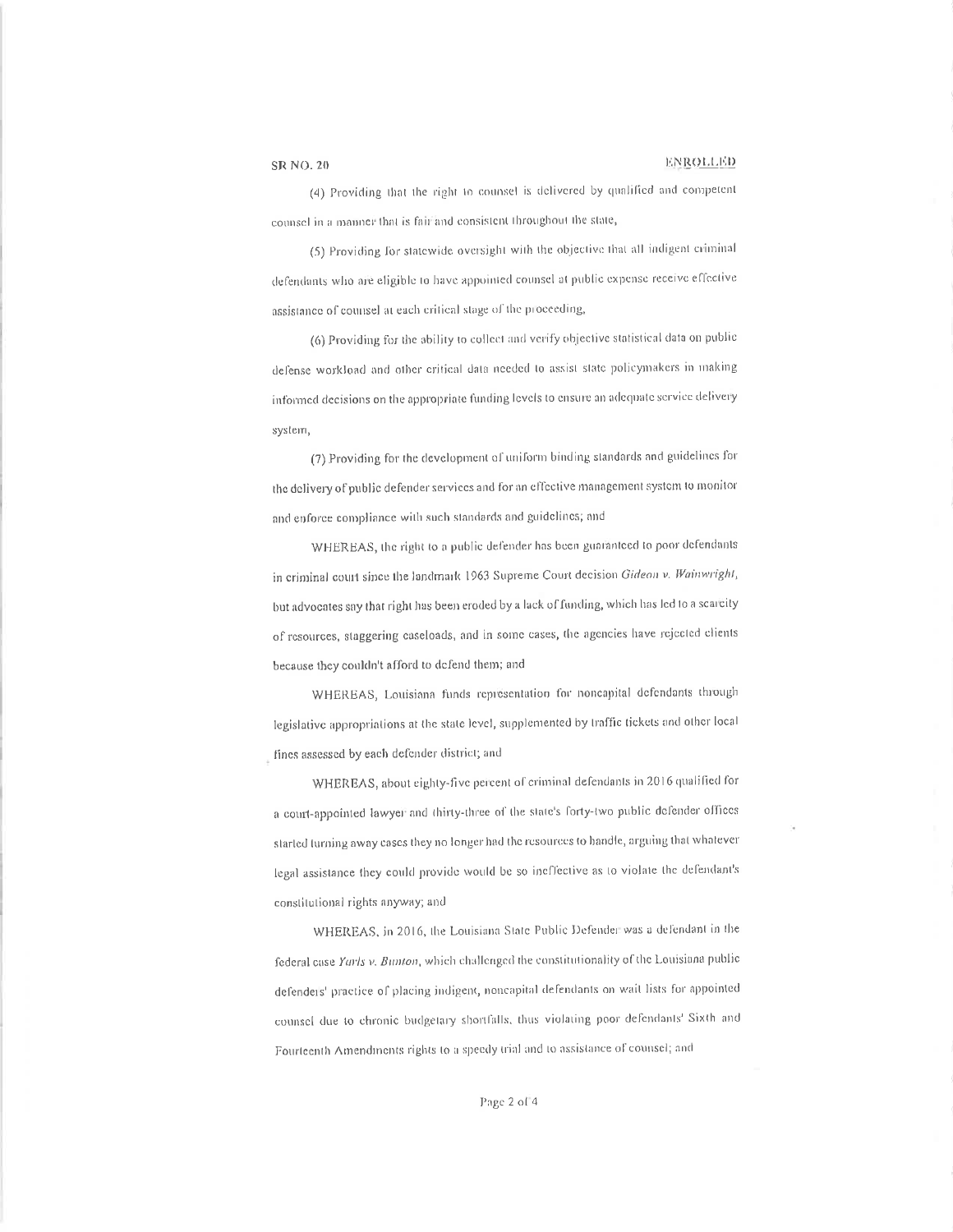## **ENROLLED**

WHEREAS, in order to achieve full realization of the Louisiana Public Defender's Act of 2007, requires thoughtful consideration by a group to study and make recommendations regarding the feasibility of establishing an optimal funding mechanism for the Louisiana Public Defender Board.

THEREFORE, BE IT RESOLVED that the Scnate of the Legislature of Louisiana does hereby establish the Louisiana Public Defender Board Optimal Funding Group to study the feasibility of establishing an optimal funding mechanism to address funding issues of the Louisiana Public Defender Board and to report all such matters to the Senate.

BE IT FURTHER RESOLVED that the Louisiana Public Defender Board Optimal Funding Group shall be comprised of the following members:

(1) The governor shall appoint three members.

(2) The chief justice of the Supreme Court of Louisiana shall appoint four members, one member shall be a juvenile justice advocate, one member shall be a retired judge with criminal law experience, and two members shall be at-large.

(3) The president of the Senate shall appoint one member.

(4) The president of the Louisiana State Bar Association, or his designee.

(5) The chairman of the Louisiana State Law Institute's Children's Code Committee, or his designee.

(6) The chairman of the Senate Committee on Finance, or his designee.

(7) The chairman of the Senate Committee on Judiciary B, or his designee.

(8) The state public defender of the Louisiana Public Defender Board, or his designee.

(9) The chairman of the House Committee on the Administration of Criminal Justice, or his designee.

(10) The chairman of the Louisiana Association of Criminal Defense Lawyers, or his designee.

(11) The chairman of the Foundation for Louisiana, or his designee.

(12) The executive director of the American Civil Liberties Union of Louisiana, or his designee.

BE IT FURTHER RESOLVED that the initial meeting of the study group shall be